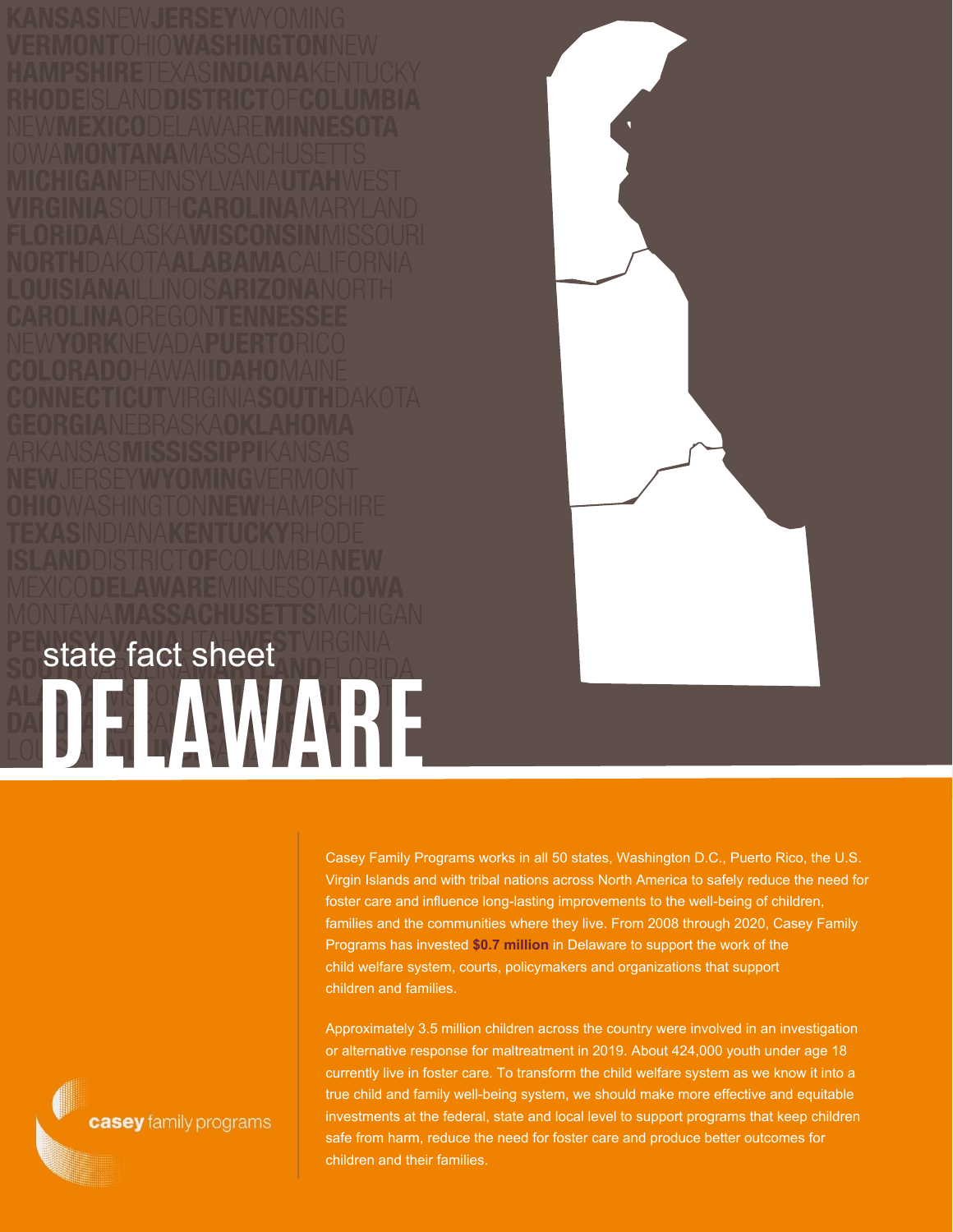We talk about a "foster care system," but the goal is to create a child and family well-being system that prevents abuse and neglect and helps every child grow up safely in his or her own family whenever possible. Rather than waiting for maltreatment to occur, we can improve the safety of children who have come to the attention of child protective services by helping their families with evidence-based and promising practices.

Across Delaware in 2019, approximately:



Most states currently are limited to using the bulk of the \$9.8 billion in dedicated federal child welfare funding only for services related to foster care. The Family First Prevention Services Act of 2018 and the Family First Transition Act of 2019 provide states with the historic opportunity to invest federal funding to support preventive services, including substance abuse, mental health and parental skill training, so more children can remain safely at home. States and tribes now have access to new federal prevention resources to help keep children safe from harm in the first place by helping strengthen their families.

How federal child welfare funding is currently aligned in Delaware\*:

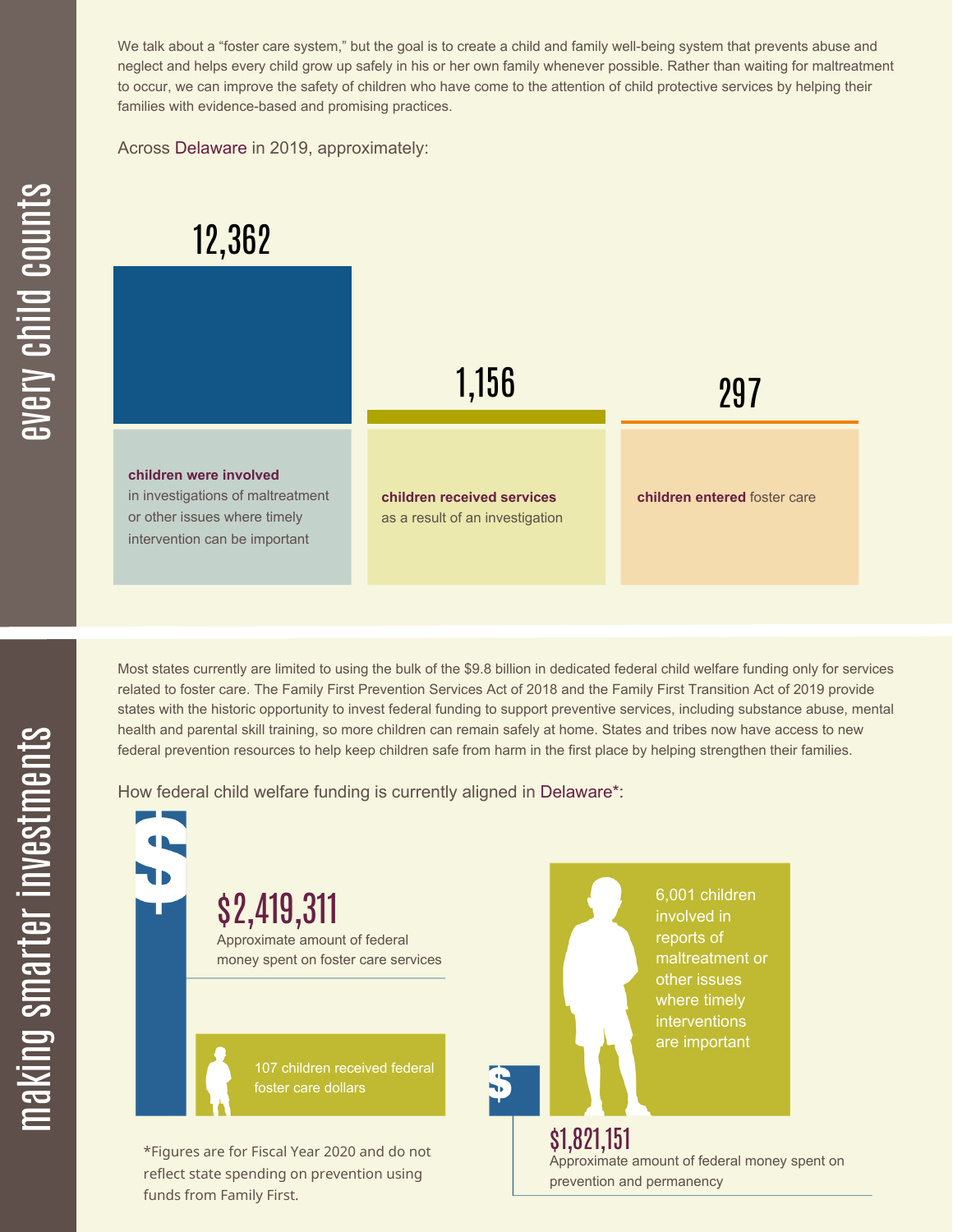Safety and effective response go hand in hand. Most children enter foster care due to neglect and other reasons — not because of physical or sexual abuse. In Delaware, providing targeted and effective interventions as soon as possible, including by accessing new federal resources provided under the Family First Prevention Services Act and the Family First Transition Act, can safely allow children to remain with their families and thrive.

Reasons children in Delaware enter foster care:



99% of children in **Delaware** do not experience a repeat occurrence of maltreatment within six months

 $\equiv$  $\overline{\mathbf{c}}$  $\overline{\phantom{0}}$  $\boldsymbol{\mathcal{O}}$ a

\*"Other" includes parental substance abuse, child substance abuse, child disability, child behavior problems, parent death, parent incarceration, caretaker inability to cope, relinquishment or inadequate housing.

What happens to children who end up in foster care? Most are safely reunited with their own family or extended family. A significant number are adopted. Under the Family First Prevention Services Act, communities can more easily invest in helping more children to grow up in safe, stable families by providing appropriate and timely services prior to the need for removal, or after they return home or have been adopted.

Among children in Delaware who exited foster care in 2019:



 $\boldsymbol{\mathcal{C}}$  $\overline{\mathbf{C}}$  $\overline{\phantom{a}}$  $\overline{\mathbf{C}}$  $\mathcal{C}$ <u>م</u>

 $\equiv$ 

el<br>O  $\overline{\phantom{0}}$  $\blacksquare$ 

t<br>B

mily

 $\overline{\phantom{1}}$  $\overline{\mathbf \Theta}$  $\overline{\mathbf{C}}$ 

<u>pin</u>  $\overline{\mathbf{C}}$  $\overline{\mathbf{C}}$ 

Numbers may not equal 100% due to rounding. \*"Other" includes transferred to another agency, ran away or died.